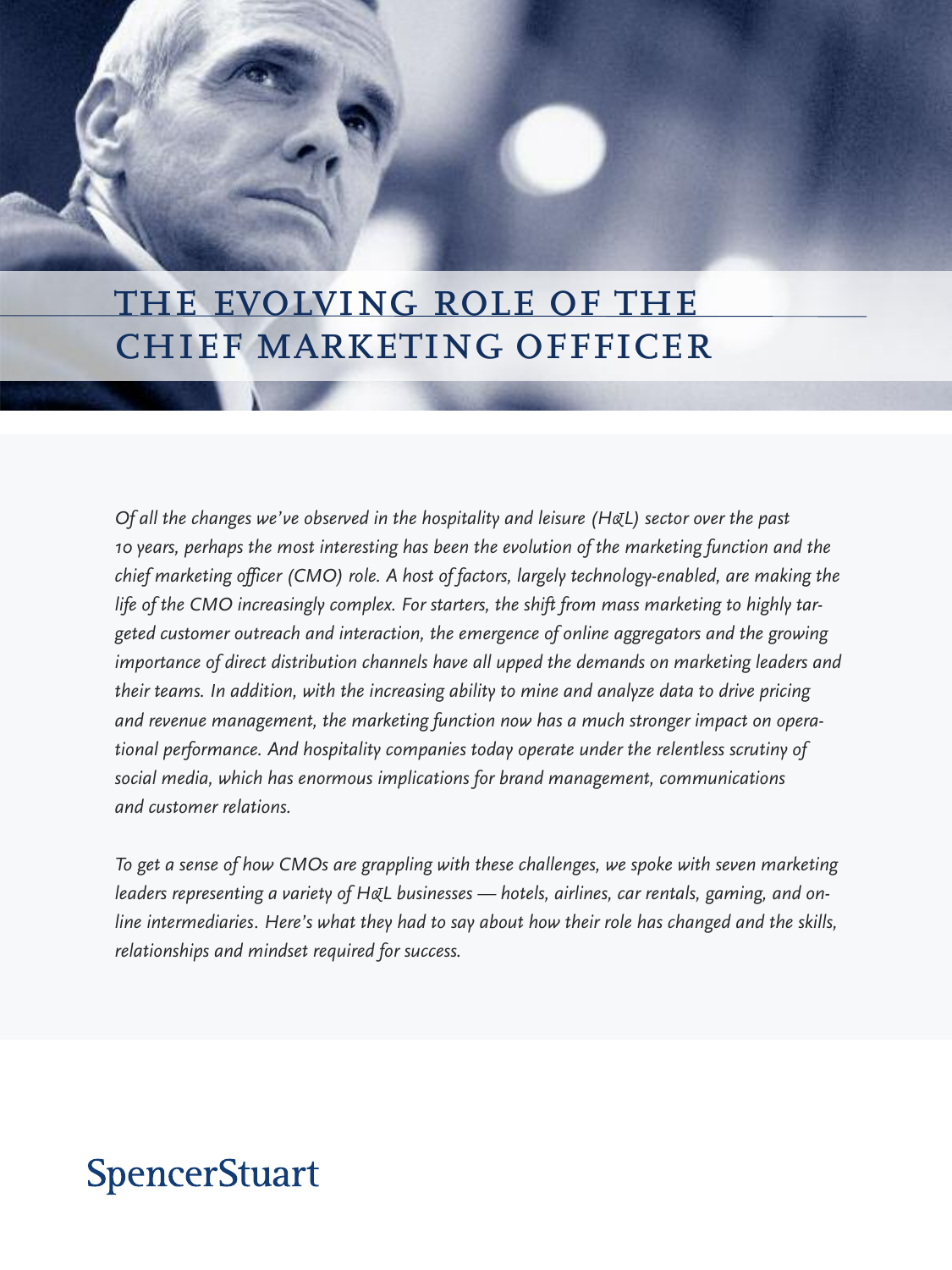## **Getting personal, going direct**

When asked about the biggest changes in the marketing function and their own roles, most of our interviewees zeroed in on the growing personalization of marketing activity and the shift to online — and increasingly direct — distribution channels.

Both Mike Senackerib, senior vice president and CMO of Hertz, and Tom O'Toole, senior vice president and chief operating officer of United Airlines' Mileage Plus Holdings and former CMO of United Airlines, cited the shift from mass marketing to highly data-driven, highly targeted marketing and customer interaction as the biggest change during their CMO tenures. As Senackerib put it, "The ability to drill down to an individual customer level is becoming much more prevalent, driven by the way people consume media and get information." Noted O'Toole, "The rise in data-driven, realtime marketing and customer interaction is enabling us to change our marketing based on real-time events and operating dynamics."

O'Toole described the four phases of what he called a huge shift toward direct distribution channels: "First came the shift to online travel agencies. Then the travel players attempted to drive traffic to their own websites. Next was the rise of the meta-search players or online aggregators (e.g., Travelocity, Expedia, Kayak). And now we're seeing a renewed concentration on driving direct bookings by the travel providers themselves."

For Hertz, this shift has prompted a dramatic increase in online marketing support relative to offline. "Both online display and search are a much, much bigger part of the mix today than even three years ago," said Senackerib. While acknowledging the importance of the online aggregators, he admitted frankly that "the best thing in the world is for us to get consumers direct on our website, for a lot of reasons, besides superior margins. It's the most efficient. They become the most loyal. We can give them the best information. We can have the best dialogue with them because they can interact with us directly, one to one."

Michael Hobson, CMO of the Mandarin Oriental Hotel Group, agrees: "Nobody can represent yourself better than you yourself can. If you're going for an interview, you don't ask me to go for you; you have to go yourself. In the online

world, the more you can represent yourself, in your own style, with your own look and feel, your own pictures, your own pricing, your own booking engine, the better. That should be the end goal at all times. That said, you can't ignore the online aggregators. We are very careful about not allowing them to offer pricing that is better than our own website pricing. It's all about consistency and trust: if consumers can find better deals through online aggregators, the trust in Mandarin Oriental would be destroyed over time."

## **The next big thing: convergence of online and mobile**

It's no secret that over the next few years, handheld devices will become the main point of entry to the Internet. O'Toole believes we're only about a third of the way there. Senackerib says Hertz is working hard to get ahead of the curve: "We've seen a dramatic ramp-up of mobile reservations since we got the platform up and running on all the different devices. But mobile is still a relatively small piece of the overall pie."

"The travel business is made for social media and for mobile," says Tom Seddon, CMO of InterContinental Hotels Group. "Customers use them both while researching and making the purchasing decision and while they're in the experience." Although he sees H&L companies as being well ahead of consumer packaged goods companies in this regard, they still have much to learn: "No one has figured out the secret formula yet. Right now there's a weird balance of a bit of control and lots of experimentation. Loyalty we've got pegged, but not this."

#### **Under the microscope, 24/7**

For many hospitality CMOs, social media is a double-edged sword. Travel companies are getting more customer feedback and higher visibility than ever before, which can be either good or bad. "Consumers can make or break hotels with the opinions they are sharing," says Christine Petersen, president of TripAdvisor for Business and former CMO of TripAdvisor, which contains 45 million reviews and opinions in 14 languages, and receives 25 new pieces of content every minute of every day. "Today, no hotelier can afford to not pay attention to user-generated content."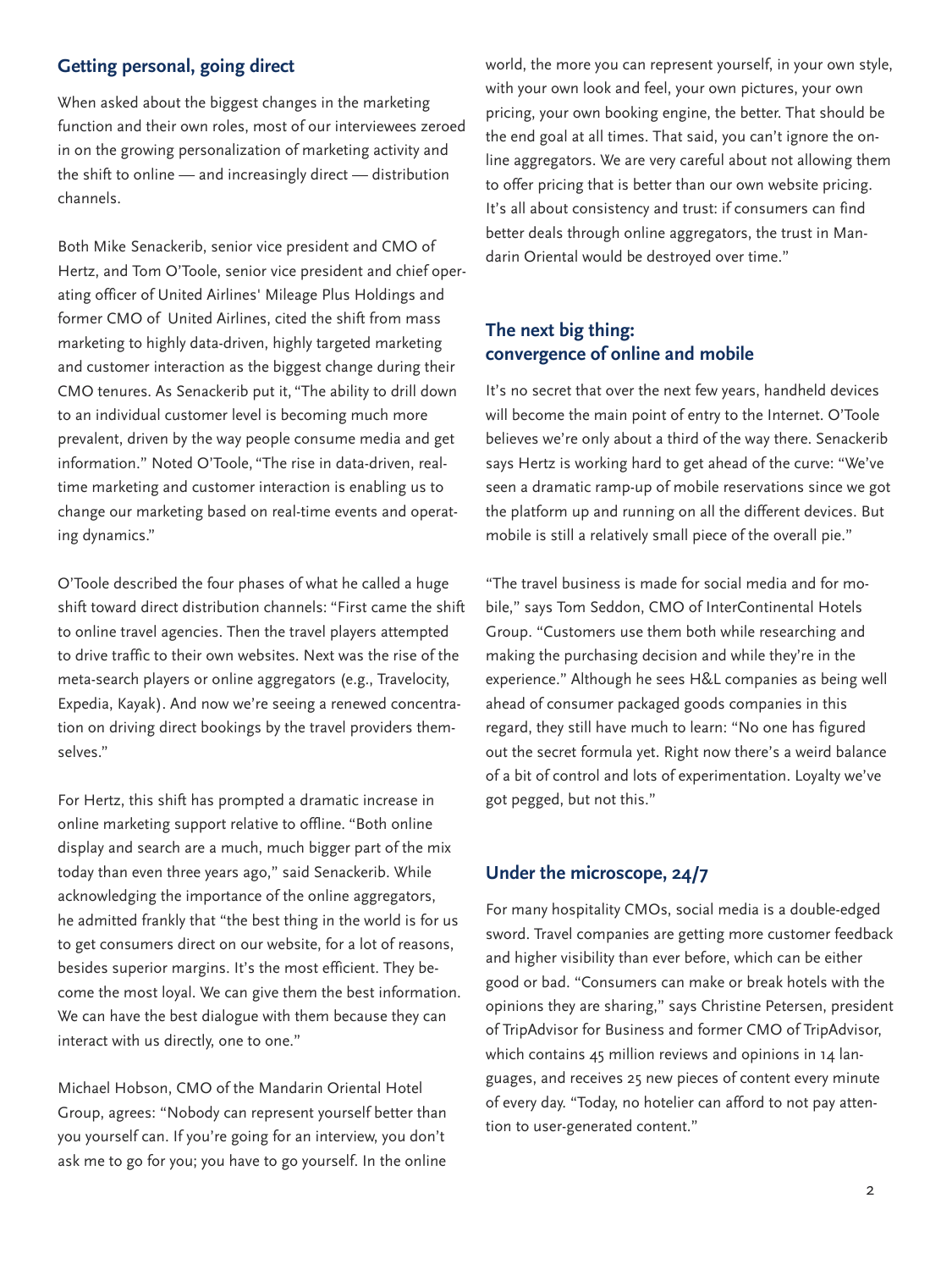The same goes for airlines, car rental companies and anyone else in the service business. Every flight delay, every botched reservation, every case of food poisoning is fodder for Facebook and Twitter. Indeed, United's O'Toole claims that airlines are second only to banks these days in the intensity of scrutiny they are under: "It's much like the political news cycle. Internal changes, even relatively minor ones, have immediate feedback through social media — within an hour."

Operating under the social media microscope makes the need for alignment between what you say in your marketing and what you do absolutely essential, notes Carmen Lam, senior vice president for leisure and branding, marketing and sales of Hong Kong and Macau-based Melco Crown Entertainment: "It all comes back to alignment. If you're claiming X in your advertisements, then you'd better deliver X when people come to the property; otherwise, the negative information will go out straightaway."

David Norton, until recently senior vice president and CMO of Caesars Entertainment Corporation, sees social media in a more positive light, as an important emerging channel in the gaming industry: "While it's clearly a rounding error at this point in terms of the revenue that it generates, we want to monetize it as well as we can." Norton cited an example of how Caesars tracks results in this new channel: "We did a lot at this year's CES, the consumer electronics show, to capture the chatter and encourage people to visit our properties, and that worked out very well."

#### **Coping with two worlds**

Although it may seem at times like the whole world is online, several interviewees noted the need to cater to tech-savvy audiences as well as those who have yet to embrace technology and/or lack Internet access. "This has added a lot of complication for the marketing function," says Lam.

"We're coping with two worlds right now, and we really need to understand the differences in what interests them and in how they learn about and buy products. We have to do old-world marketing and new-world marketing all at the same time, and ensure that our message and methods are consistent across multiple channels and all aligned towards supporting the brand."

## **It's not about the number-crunching, it's about the insights …**

The growing importance of analytics to enable decision making is a critical issue cited by many of our interviewees. The challenge, however, is that much of the data collected today by car rental, airline and hotel players is based on transactions rather than customers. To drive more revenue growth, companies need to translate that data into insights at the customer and customer-segment level. That means revamping the fundamental customer relationship marketing (CRM) and loyalty programs as well as legacy systems used to manage those programs, a transformation now under way at Hertz, United and many others.

Mike Senackerib described the vision: "We need a customer database that has all the information we want and that links back into all the different points of contact — on the phone, on the Web, at the counter, wherever — so that at any point in our system I can recognize the customer and their behavior."

#### **… and who owns the results**

The rise of marketing analytics also has implications for marketing's relationships with other functions as well as for accountability. Norton describes Caesars as "an extremely analytical company." That stems from marketing, he says, "because we have so much information coming through our rewards program. From an analytics and direct marketing perspective, the operations people are bought in because they can run their businesses more effectively with the tools we have. They know this is the lifeblood of the company."

Looking forward, Norton says Caesars is working toward even greater centralization of marketing decisions based on analytical rigor: "In my view, collaboration between the properties and the marketing function is at an all-time high. But going to the next step will require a very interesting dialogue around accountability and who owns the results. Because part of what's been successful, not only in our company but also across the industry, is that the property has that P&L and they have accountability. If you shift the revenue generation piece somewhere else, how does that all work from a measurement and accountability perspective?"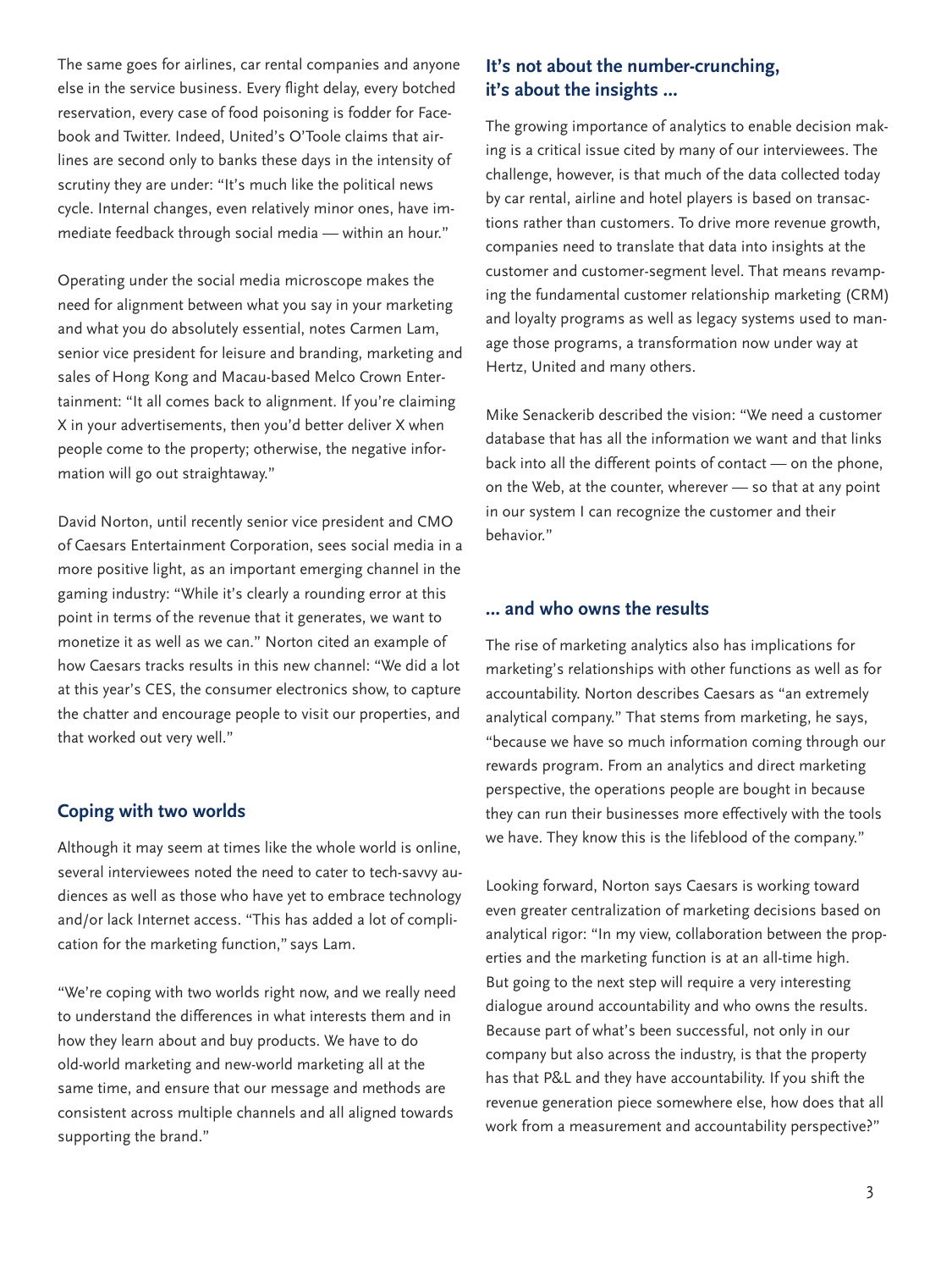For Hobson, responsibility for performance measurement and accountability for results rest squarely with the CMO: "We measure everything. While performance against budget is very important, performance against competition is what really drives us. At the end of the day, I feel as though I am responsible for revenue. I think the chief marketing officer could easily be called the chief revenue officer."

### **The changing marketing skill set**

The changes in distribution channels have altered the skill requirements for the marketing team. Hobson described those changes: "Historically, apart from advertising and public relations, the marketing skills in this industry have always been focused on relationships with travel agents, bookers and planners. Because we were working through third parties to reach the end consumer, it has really been a sales and relationship game as opposed to a consumer marketing one."

According to Hobson, the challenge nowadays is that distribution is incredibly complex — the ways in which people can find information about hotels, how they can make bookings — and the ability to have direct B2C relationships is growing by the day.

"So one of the things we've recognized," he said, "is the need for well-rounded consumer marketing skills. We need to find and develop people who have direct and partnership marketing flair as well as those who are well versed in distribution, pricing and revenue management — because, if you're going to keep your brand consistent, whatever you do in one channel must be mirrored in another."

Senackerib of Hertz echoed the need for cross-functional skills: "Of my nine direct reports right now, five are from outside the industry. I realized we needed more proactive marketing leaders, people with a broader set of skills, who are aggressively growth-oriented and thinking about the latest techniques in the marketplace. The marketing group must be able to bring the insights from our customer research to operations and help then take advantage of what we've learned."

Seddon of IHG explained the skill requirements across three big domains within the marketing function: (1) managing the brand, including the design experience and classical brand marketing; (2) managing the big-scale delivery platforms, both B2B and B2C, and (3) applying the brand and the platforms to drive performance in a particular geography — for example, "simultaneously solving and coordinating across the Holiday Inn brand and the Web in the U.K. all at once."

In terms of brand management, Seddon said that IHG is becoming more sophisticated and more disciplined: "There's a transformation under way here. For example, we just split our brand leadership into two roles: guest experience and design (across the whole brand portfolio) and classical brand management. It's a rare human being who embodies both of these skills at a world-class level."

In Seddon's view, successful brand management people have three qualities: a strong commercial understanding of the hotel business, a great sense of classical brand discipline and the ability to evangelize both inside and outside the company (i.e., with employees as well as hotel owners). "It's a tough role if you've only got two of these three skills," he says.

Regarding the "big machines" (B2B, B2C), Seddon spoke of the need to keep driving this integration of all touch points: "We combined distribution with relationship marketing because the separation was hindering our ability to take advantage of all touch points with customers." IHG also is taking a holistic view of B2B relationships: "Sales is radically differently now than it was 10 years ago — the customers are changing and so are the ways of buying," notes Seddon. "There's less need to see customers in person, and more need for greater responsiveness. We have restructured sales to be more like world-class sales companies such as IBM and the pharmaceutical players in how we go to market, with more focus on global and regional accounts and less 'muffin dropping.'"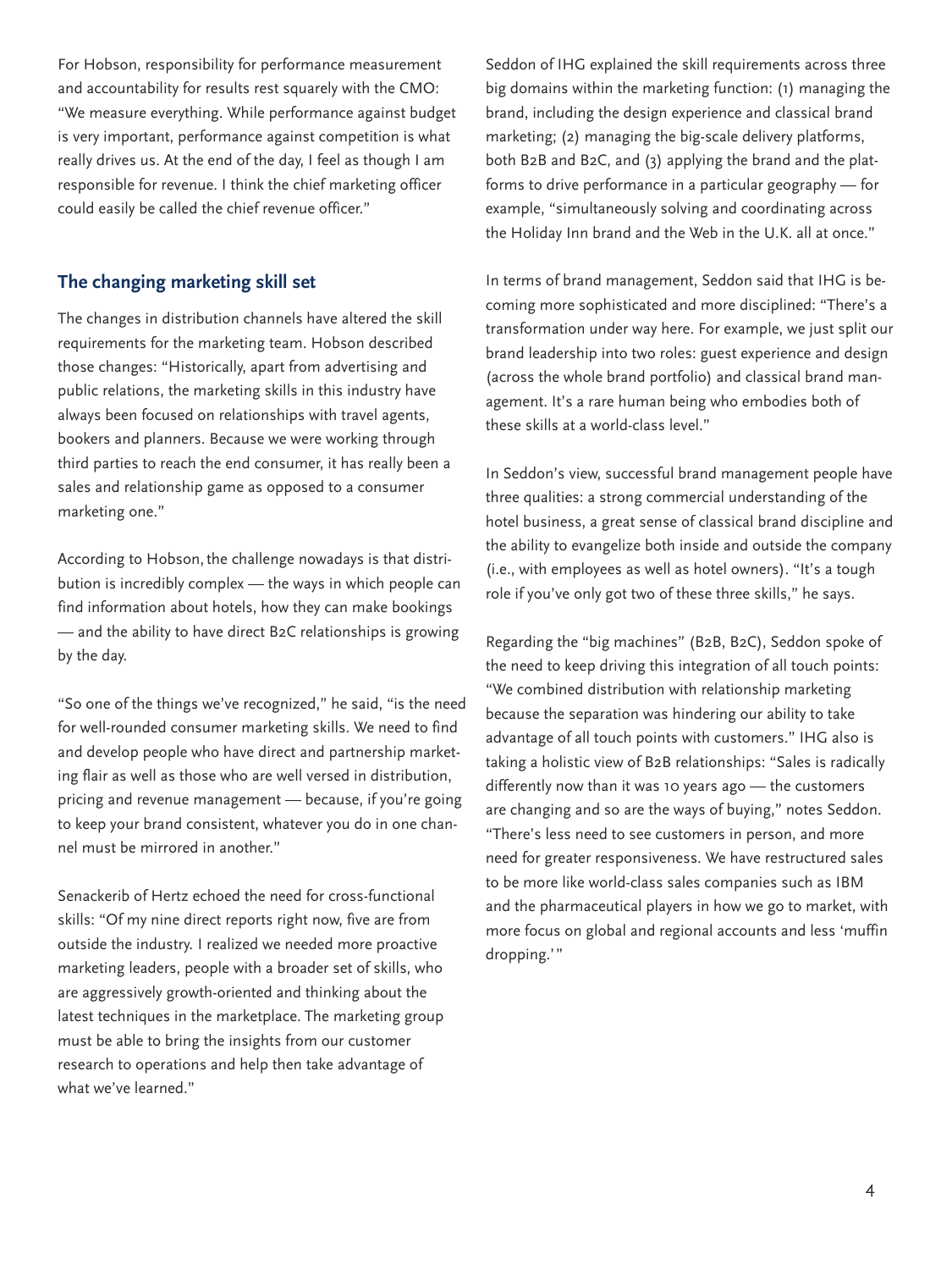Lastly, IHG is getting more disciplined about moving people through the three domains rather than just bringing them up through the sales ladder. "The more we move people across functions, across regions, the stronger it makes the company," said Seddon. "You pay a price early on, but the payoff is quick — and the relationship payoff is huge." He underscored the need to invest in relationships: "It's not just about frameworks or processes. We spend a surprising amount of time and effort connecting people and teams from all over the world."

For Melco Crown's Lam, channel management and analytics are two skill sets that were not priorities a few years ago but are top of mind now because of the proliferation of marketing channels, activities and metrics. In her view, "you need an overall channel manager who looks at all the channels and ensures integrity in your pricing, in the way you're doing things, in the way you're projecting your brand. Likewise, because of all the additional activities that marketing is undertaking, the analytics of looking at return on investment, action generated out of different campaigns and so on, has become much bigger."

#### **Hiring from outside the industry**

In building her marketing team at TripAdvisor, Petersen is looking for people who know how to leverage Facebook and mobile applications: "Facebook is an incredibly important vehicle for any marketer. We need to get better at leveraging other people's applications and at distributing and getting people to engage with our content on mobile. I'm looking at people from outside travel who are knowledgeable about the vehicles."

Norton also looks outside the industry: "I know that Caesars has been trying to infuse the company with new talent to push the ball forward, and I never hire direct reports from within the industry into marketing. Consulting or financial services are good places to recruit from, because I look for people who have strong analytical skills and are comfortable making recommendations based on analytics. They must have good interpersonal skills to be able to communicate across the functional lines within the marketing team, but also with the field and other functions, especially IT."

Beyond IT, Norton emphasized the need to work closely with HR because employees play a critical role in upholding the brand: "I always think about not only the customer message, but about how that correlates with an employee message, so that employees can express the brand in all their different interactions with the guests. A lot of the marketing capabilities we generate go right down the field, most notably to our VIP hosts. In some instances, we even get involved with developing performance appraisals and talent management assessments for hosts, looking at whether they have the right skill set."

#### **The new marketing mindset**

In closing, Senackerib emphasized the need to make sure that the thought process on marketing isn't just about the brand equity, advertising and the like: "While those things are important and part of what we do, thinking of the marketing function as a key driver of growth for the organization requires a different mindset. It means that we tie all of our activity to growth initiatives."

One of the things he does at all board meetings is summarize the top 10 revenue growth initiatives for the company: "I measure them against how we're doing year to date, how are we doing against plan, how are we doing in aggregate and how much revenue the group is adding. Even though some of these initiatives are not driven by marketing, the view from the board and from the senior team is that marketing sets the growth agenda now."

*Spencer Stuart consultants Soo Hong, Los Angeles; Catherine Kwong, Hong Kong; and Jerry Noonan, Boston, contributed to this article.*